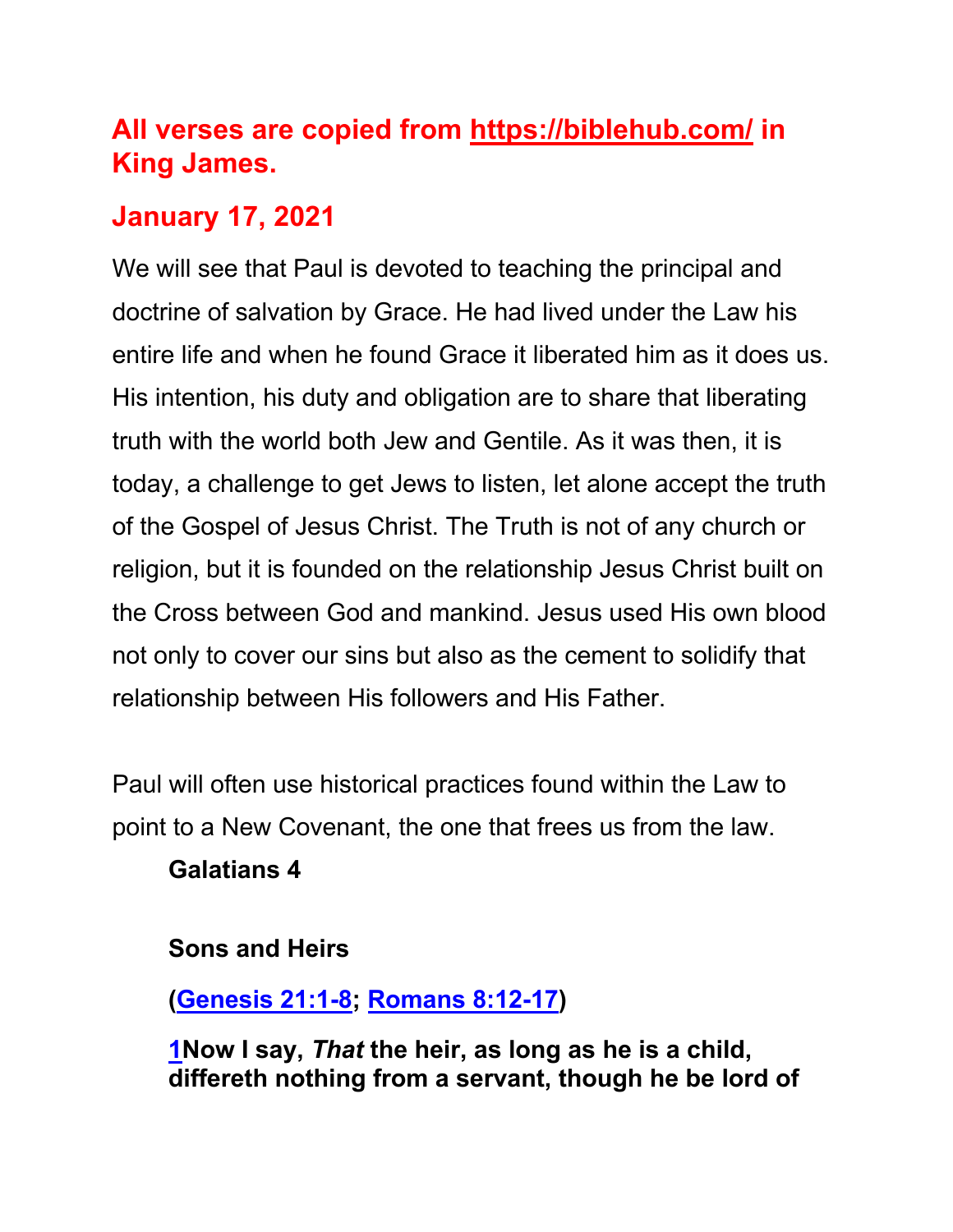# **all; 2But is under tutors and governors until the time appointed of the father.**

Paul states a simple fact of how a child even of royal lines was treated in his youth within Israel. Even though this law was gender centric to males the New Covenant includes females in the same manner today as co-equal heirs. The God uses terms that are meant to convey both male and female in meaning but in our language are pronouns that seem to speak only of males. Under the New Covenant with Christ; spiritually both male and female are equal in God's Love, Grace and Mercy.

### **3Even so we, when we were children, were in bondage under the elements of the world:**

Another word for "elements" would be "fundamentals". Our bondage stemmed from the fall of man; it positioned us all under the fundamental's "elements" of the fall; a sin nature. The sin nature thusly put us under the Laws of God. The world had become the property of Satan, when Adam and Eve surrendered the title deed to Satan by falling for the lies in the Garden of Eden.

**4But when the fulness of the time was come, God sent forth his Son, made of a woman, made under the law, 5To redeem them that were under the law, that we might receive the adoption of sons.**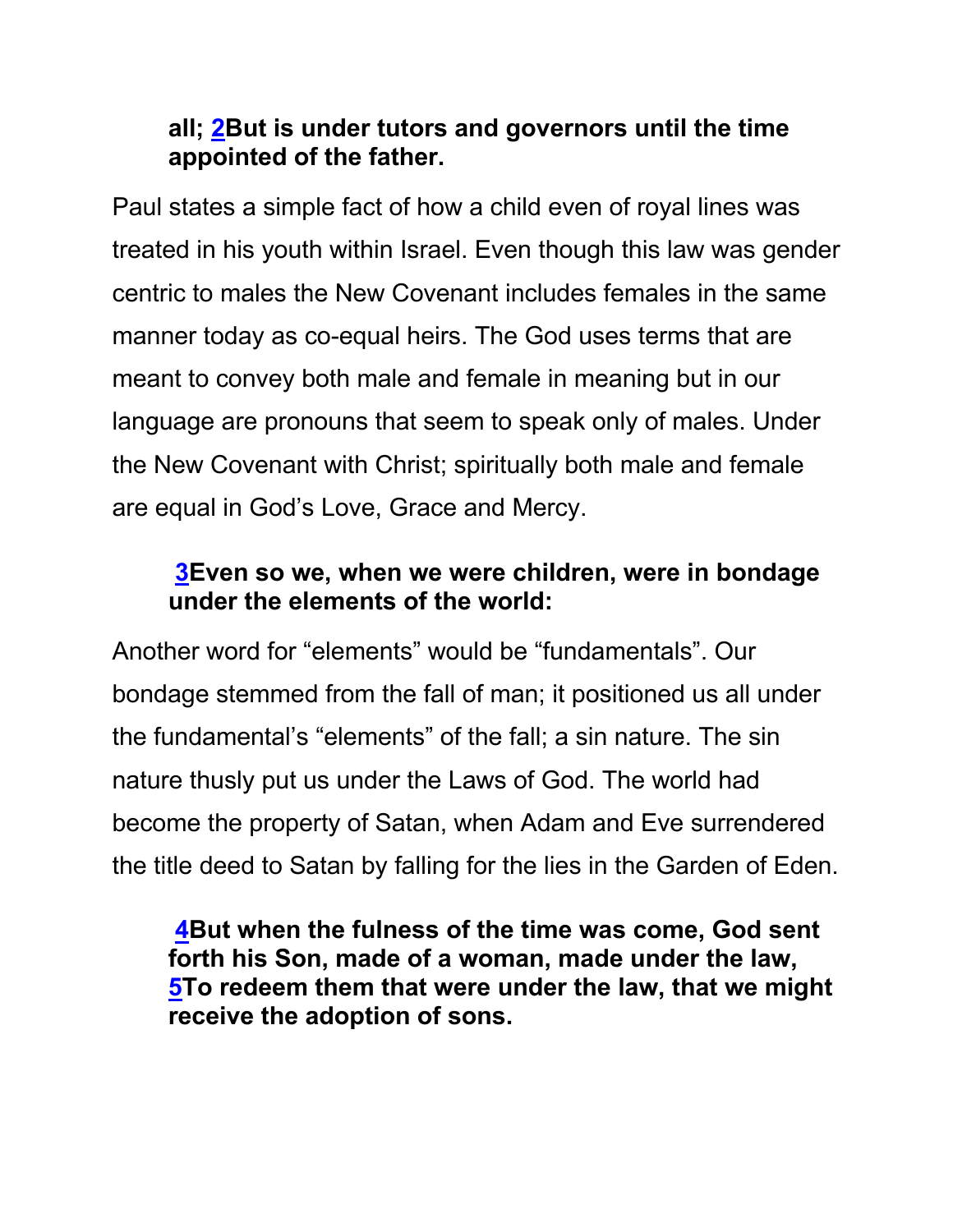Specifically, God sent forth His Son made of "woman". Jesus could not come from the seed of man as that seed had been tainted with sin from Adam on. The seed that was planted in Mary as Jesus's mother Spiritually untainted, created by God and given to Mary.

From the fall of man, mankind was separated from God, in a way left to fend for themselves for a season; to learn how hard life would be for a person separated from God the Creator. Man was so thoughtless that he needed time to recognize his position in relation to God. Sin ran rampant as there was no restraining element to hold back sin or Satan.

When God established the law, He put within the law a means of temporary reprieve from sin; it was called the blood sacrifice. It was a means of spilling innocent blood to cover the sins of the guilty. It was all in preparation for the New Covenant a Covenant based on Grace not on Law. Man needed the law to see how far short he came from pleasing God.

Remember we discussed last week there are really three covenants; Abrahamic Covenant that is still in progress today, the Old Covenant defined by the Law given to Moses and the New Covenant brought to man from Christ Jesus which has its foundation in the Abrahamic Covenant.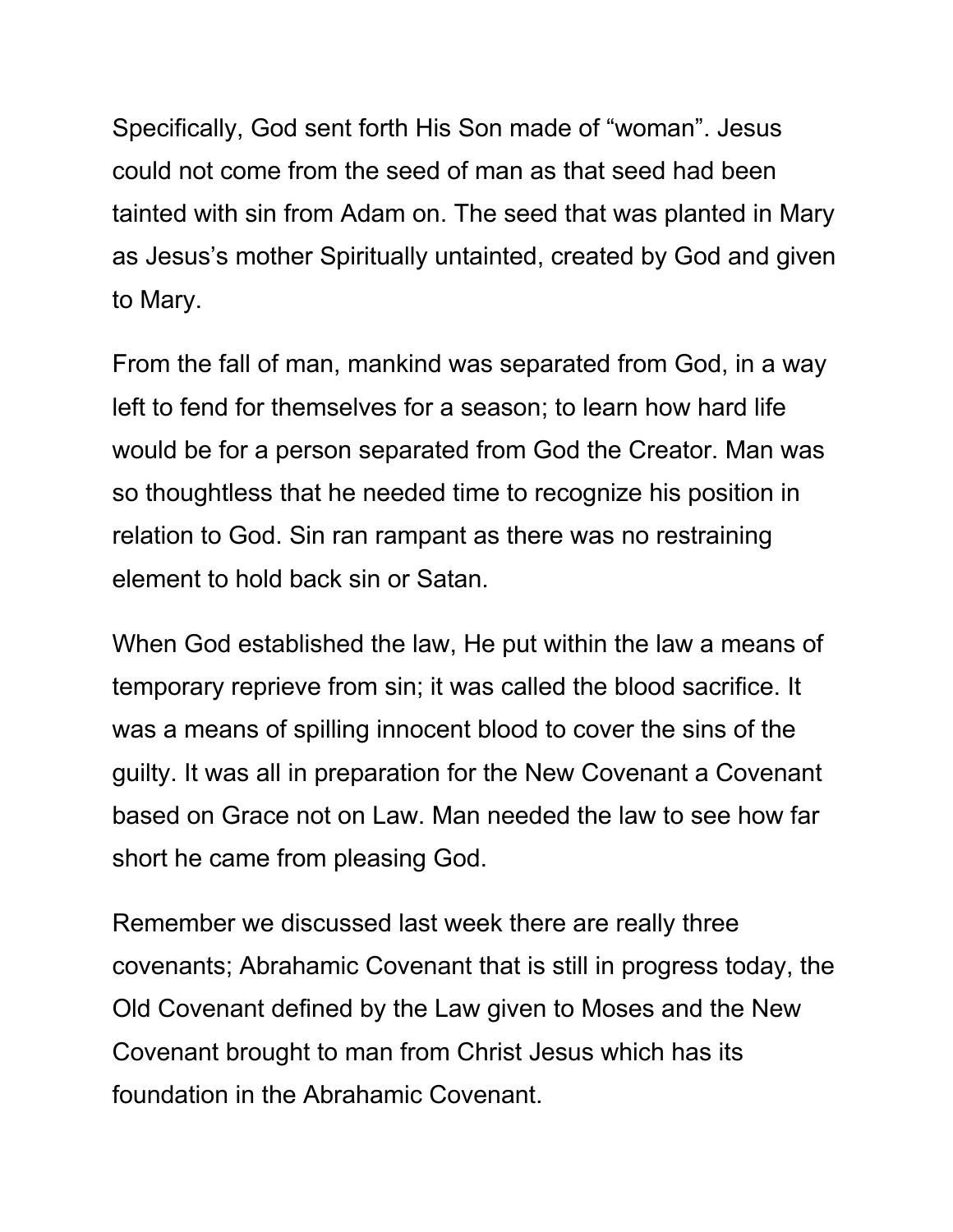The New Covenant was brought by the Son of God to earth. He was born of a woman so He would justifiably be seen by all including Satan as a perfect human being. His birth was consistent with the law as was His upbringing.

The entire effort waged by God was to fulfill the Law He had written. The fulfillment would be His One and Only Son, a treasure so valuable that even Satan would have to recognize that it fulfilled every aspect of the Law.

# **6And because ye are sons, God hath sent forth the Spirit of his Son into your hearts, crying, Abba, Father.**

We were adopted by God through His Son. The Spirit of His Son is carried by the Holy Spirit and comes into a new believer upon that person asking to be forgiven with a pure heart. We now like Christ, cry out to our Heavenly Father; Abba, Father. A term of personal endearment; reflecting a father child relationship.

### **7Wherefore thou art no more a servant, but a son; and if a son, then an heir of God through Christ.**

In the metaphor of a child of the King and slave being the same as the child is growing up and learning, is not speaking of young Christians but people who acted like children, not knowing anything of the Truth; being unsaved. Once we were saved, we were immediately adopted into the Family of Christ and could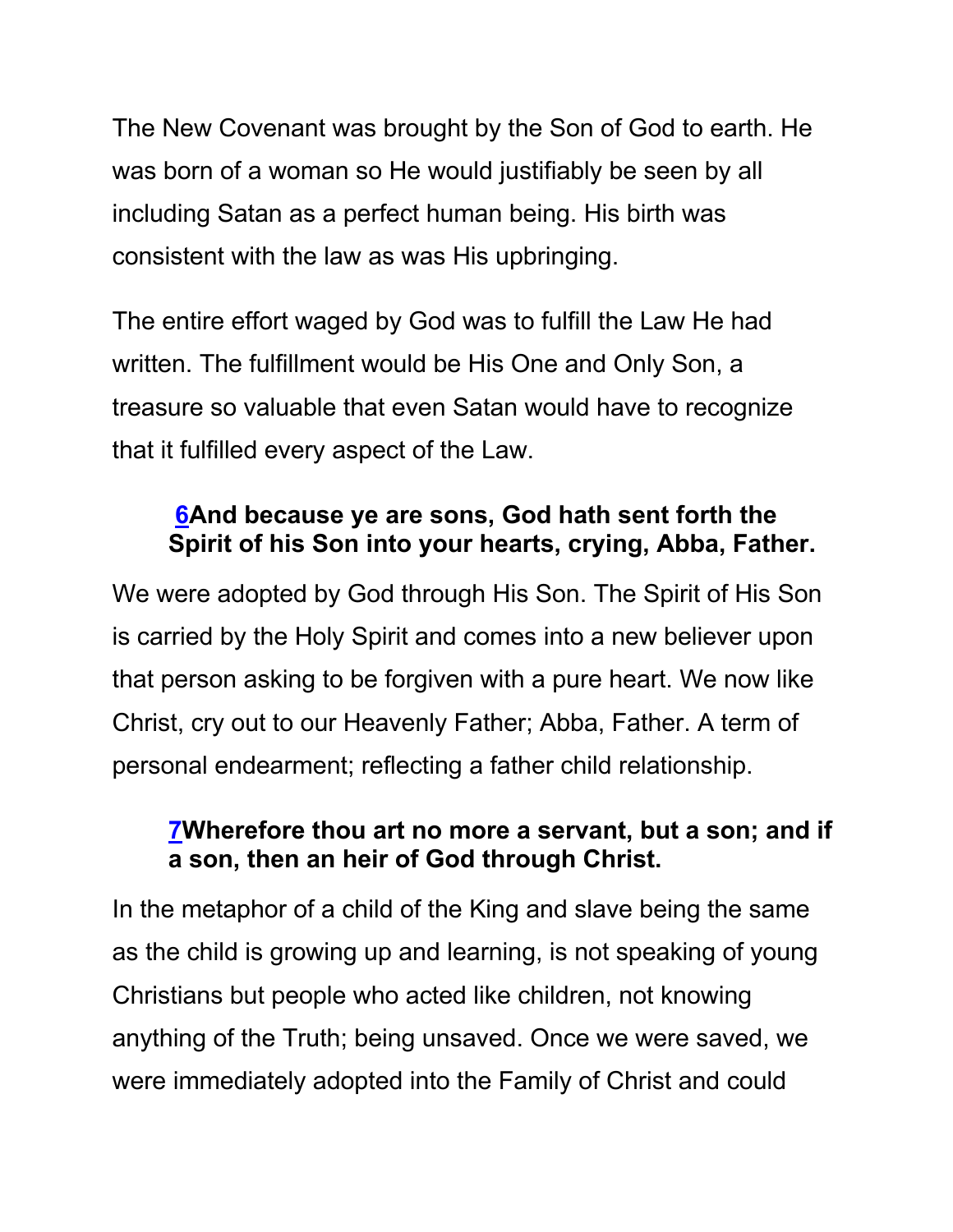then call God Abba, Father; at Salvation we are granted full heirship through Christ.

> *Romans 8:17 And if children, then heirs; heirs of God, and joint-heirs with Christ; if so be that we suffer with him, that we may be also glorified together.*

*Galatians 3:29 And if you belong to Christ, then you are Abraham's seed and heirs according to the promise.*

#### **Paul's Concern for the Galatians**

Paul will now once again call out the Galatians reminding them of the condition, he found them in. They were heathens worshiping manmade gods; Mercury, Mars, Jupiter etc. that had been handed down from their ancestors and other cultures. They were in bondage to inanimate objects and celestial bodies. If you recall the Galatians were from Gaul which is in modern France. They were descendants of Celts. This is a commentary about Julius Cesar's writings about the Druids and their progeny; the Druids were the elites of that society of Celts; they were the teachers and priests.

#### From;

*https://christianity.stackexchange.com/questions/41 246/what-religious-beliefs-did-the-galatians-holdwhen-paul-first-preached-the-gospe*

*"The nation of all the Gauls is extremely devoted to superstitious rites,*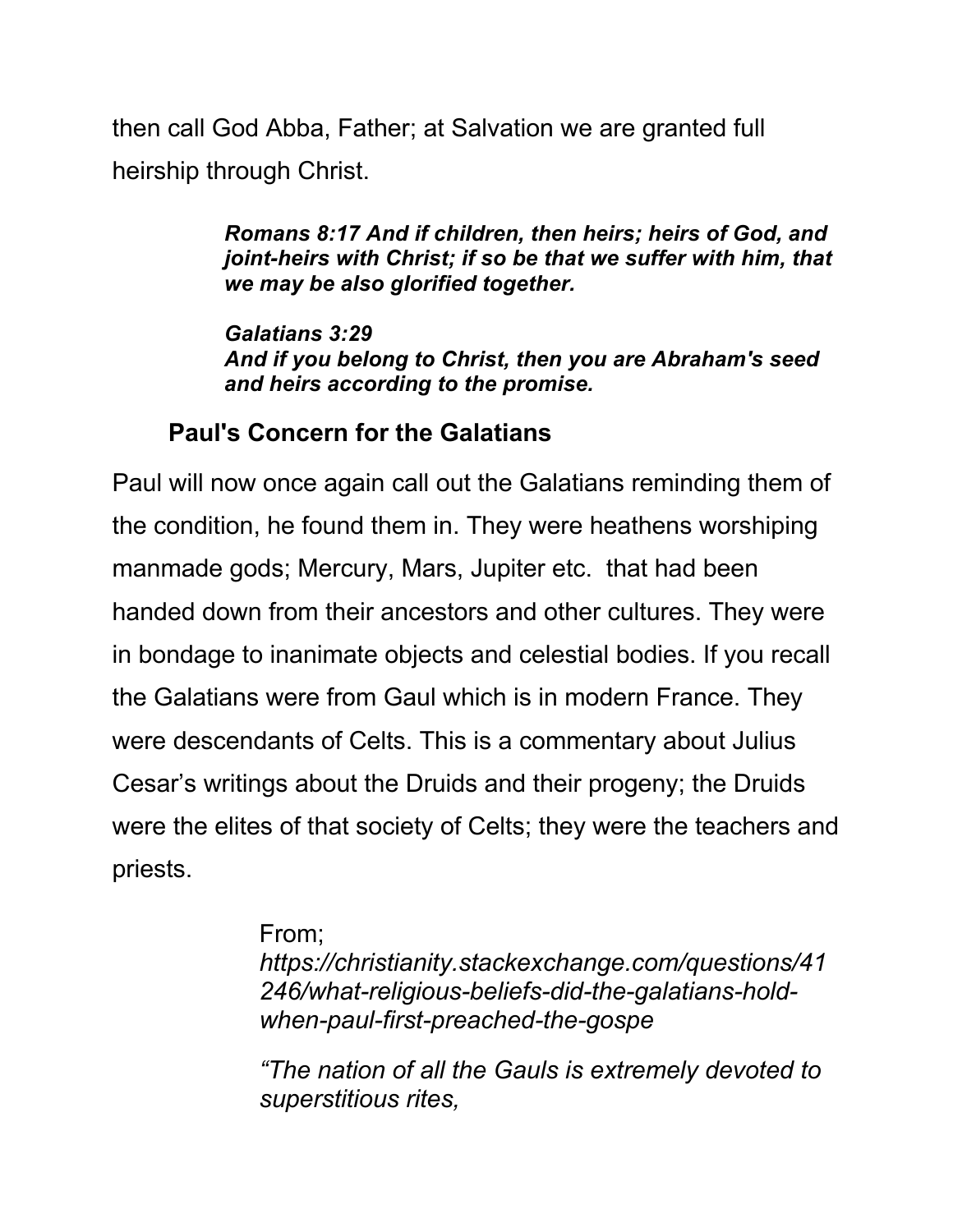*Again,4*

*They worship as their divinity, Mercury in particular, and have many images of him, and regard him as the inventor of all arts, they consider him the guide of their journeys and marches, and believe him to have great influence over the acquisition of gain and mercantile transactions. Next to him they worship Apollo, and Mars, and Jupiter, and Minerva; respecting these deities they have for the most part the same belief as other nations: that Apollo averts diseases, that Minerva imparts the invention of manufactures, that Jupiter possesses the sovereignty of the heavenly powers; that Mars presides over wars. To him, when they have determined to engage in battle, they commonly vow those things which they shall take in war. When they have conquered, they sacrifice whatever captured animals may have survived the conflict, and collect the other things into one place.* 

*Finally,5*

*All the Gauls assert that they are descended from the god Dis, and say that this tradition has been handed down by the Druids. For that reason they compute the divisions of every season, not by the number of days, but of nights; they keep birthdays and the beginnings of months and years in such an order that the day follows the night."* 

In short, they worshiped the creation not the Creator, much like many people today worship the environment both earthly and galactic rather than the One who Created them. They give honor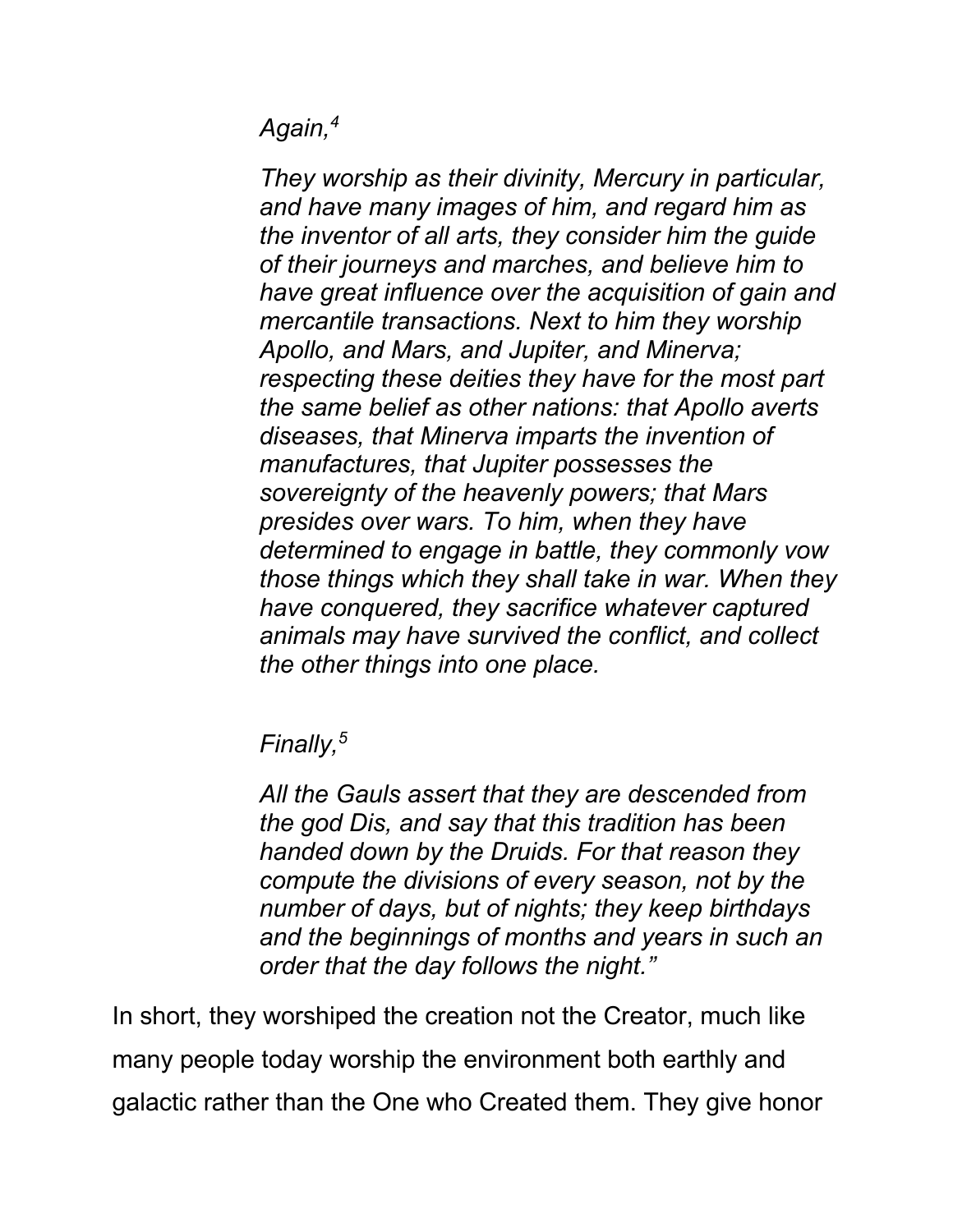to night as the beginning not the day as God the Creator had ordained it.

**8Howbeit then, when ye knew not God, ye did service unto them which by nature are no gods. 9But now, after that ye have known God, or rather are known of God, how turn ye again to the weak and beggarly elements, whereunto ye desire again to be in bondage?** 

Pay especial attention to a phrase in verse 9;

*"9But now, after that ye have known God, or rather are known of God,…."*

**Q.** It is one thing to know God, but it is even more important that what? Be known by God!

> *Matthew 7: 21Not every one that saith unto me, Lord, Lord, shall enter into the kingdom of heaven; but he that doeth the will of my Father which is in heaven. 22Many will say to me in that day, Lord, Lord, have we not prophesied in thy name? and in thy name have cast out devils? and in thy name done many wonderful works? 23And then will I profess unto them, I never knew you: depart from me, ye that work iniquity.*

It is one thing to know God or to know of God it is life changing to be known of or by God.

In that same vein there were two sons, one said he would do as his father asked the other said he would not! Which served his father?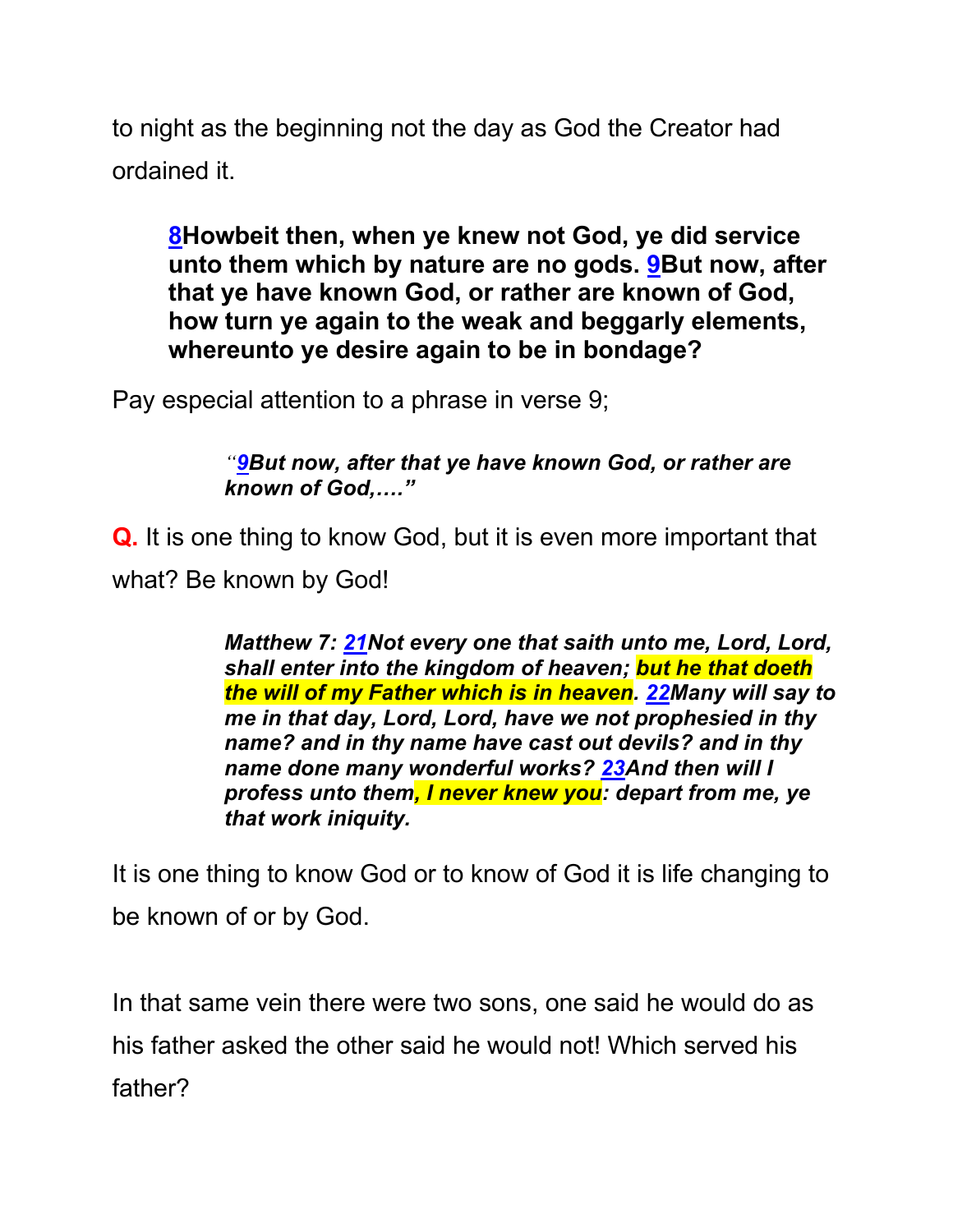*Matthew 21: 28But what think ye? A certain man had two sons; and he came to the first, and said, Son, go work to day in my vineyard. 29He answered and said, I will not: but afterward he repented, and went. 30And he came to the second, and said likewise. And he answered and said, I go, sir: and went not. 31Whether of them twain did the will of his father?.........*

As Christians we know that talk is cheap, God knows that as well; what really matters more than what we say is what we do out of obedience to God.

# **10Ye observe days, and months, and times, and years. 11I am afraid of you, lest I have bestowed upon you labour in vain.**

Unsaved people will look to all kinds of manmade or spiritual beings made up or imagined, to worship and ostensibly follow after. As we found out from Cesar's writings Paul was concerned that all the effort he had put into teaching them about God and Jesus Christ was of no use if they simply fell back into Pagan worship or more importantly into the Law.

# **12Brethren, I beseech you, be as I** *am***; for I** *am* **as ye** *are***: ye have not injured me at all.**

Paul is saying that he was born a Jew, followed emphatically the Law and was in bondage to the Law. Once saved though Paul says he became, saved by Grace and not the Law; "for I am as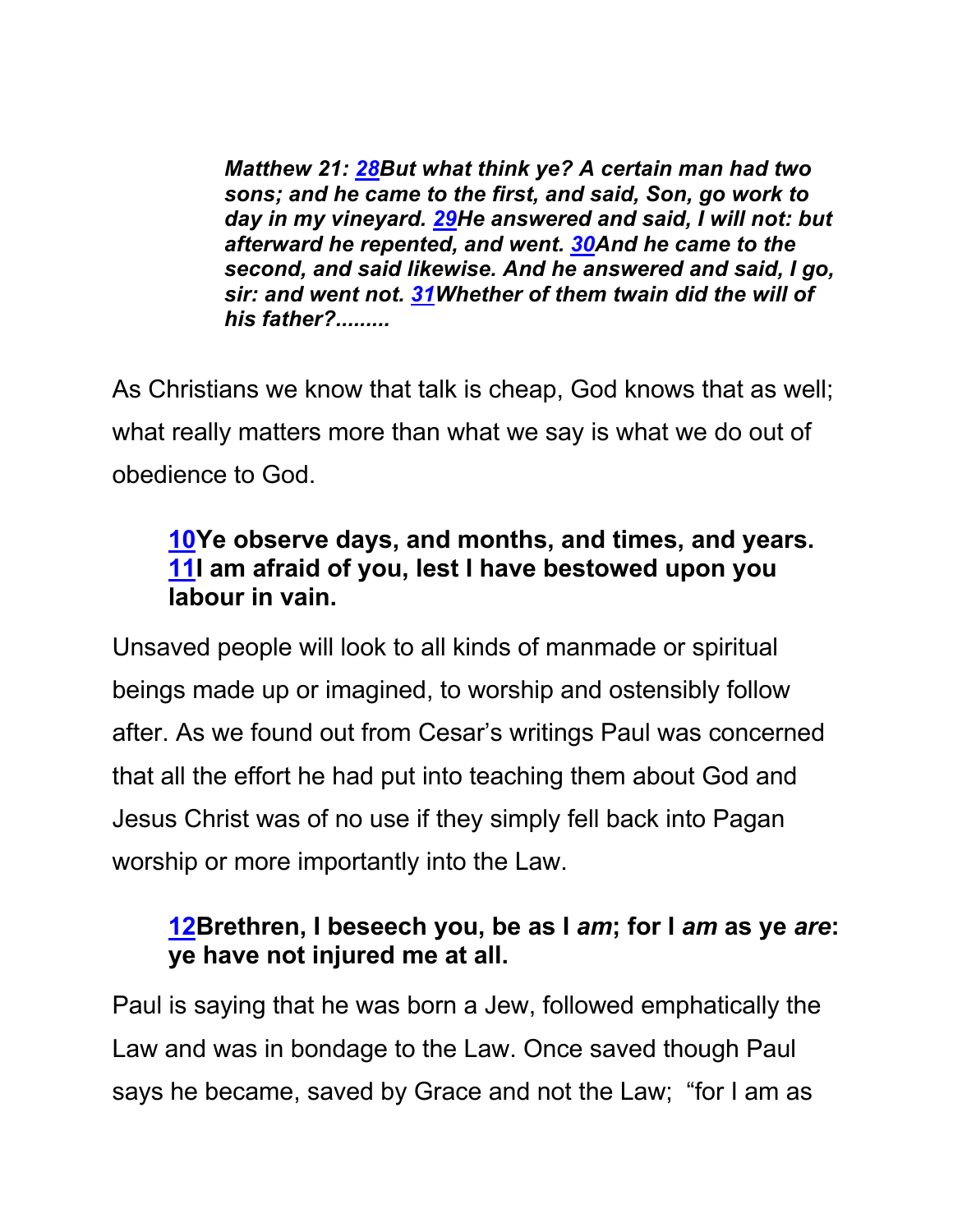ye are" Paul became as a gentile, one saved by Grace and it caused him no injury to be as they were; Saved by Grace and not by the Law.

### **13Ye know how through infirmity of the flesh I preached the gospel unto you at the first. 14And my temptation which was in my flesh ye despised not, nor rejected; but received me as an angel of God,** *even* **as Christ Jesus.**

Paul reminds the Galatians of his eye affliction that they overlooked in order to hear the gospel. We have an idea that it was something to do with his eyes due to the next verse. The Galatians were so enthralled with his message of hope that they overlooked what was an obvious physical detraction and looked to him as their deliverer; like Christ.

# **15Where is then the blessedness ye spake of? for I bear you record, that, if** *it had been* **possible, ye would have plucked out your own eyes, and have given them to me.**

We are not told exactly what his eye affliction was but undoubtedly an unsightly and painful eye problem.

# **16Am I therefore become your enemy, because I tell you the truth?**

When you convince someone of a fact and then later that fact is disputed, and that person changes their mind; that person looks at you with a suspicious eye thinking that you lied to them or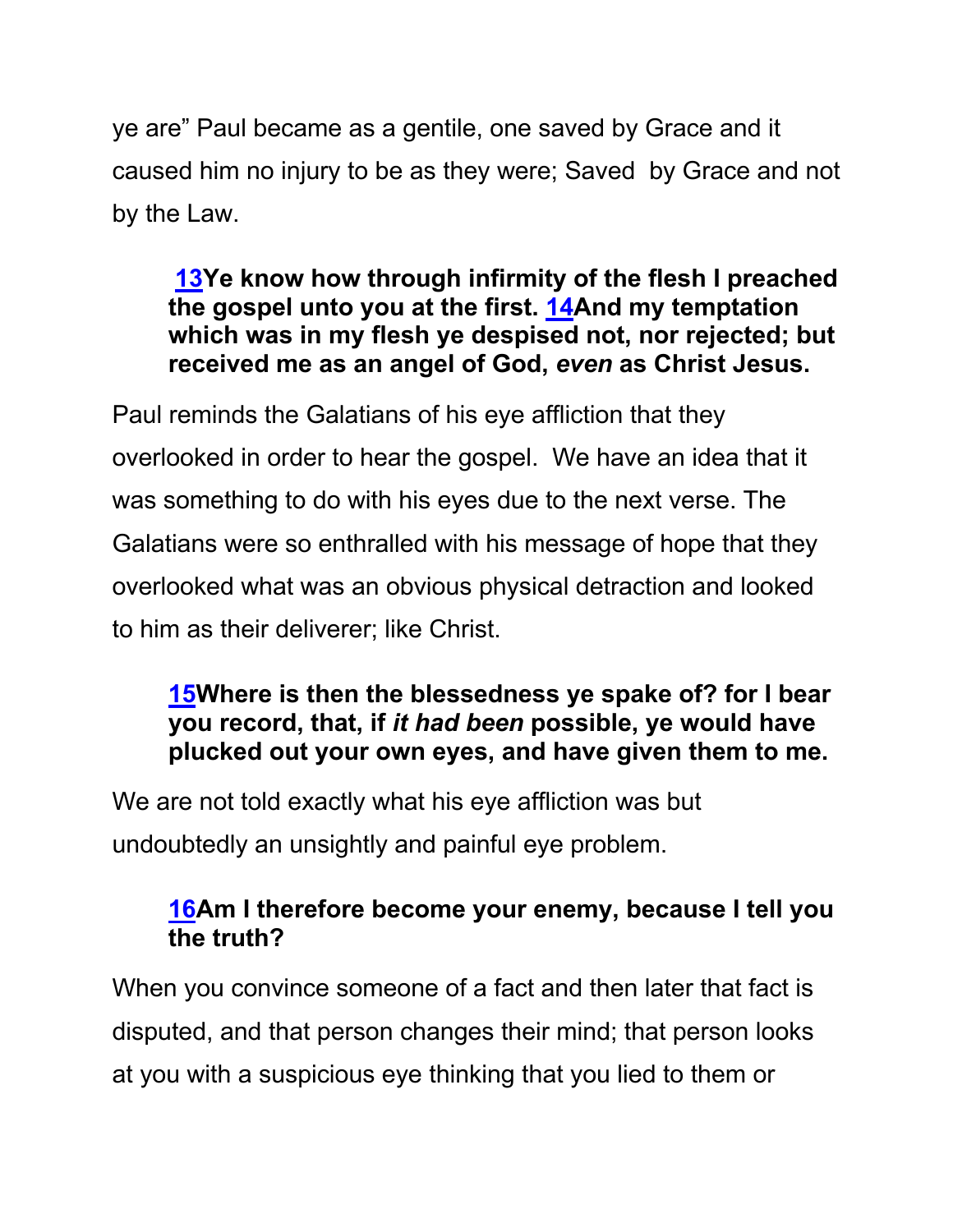misled them. If you then come back and reiterate that truth sometimes people take great exception to you doing that even though it is the truth. They believe they had found the truth that was not what you told them. And here you are again telling them what you had previously told them. As Mike is fond of a saying "I believe what the last person I talked to told me."

# **17They zealously affect you,** *but* **not well; yea, they would exclude you, that ye might affect them.**

The "they" here are the zealous Judaizes that came into divert the Galatians belief in Jesus and Grace to legalism "but not well". In this process of diverting these believers to Judaism they would remove Paul as the Galatians Spiritual father so to say and became that spiritual leader instead of Paul.

### **18But** *it is* **good to be zealously affected always in** *a* **good** *thing***, and not only when I am present with you.**

Paul is extoling the ideal of being zealous for Christ even when he, Paul, was not with them. It is necessary for each of us to become zealous in our own manner and not depend on any other human to inspire us to walk in obedience and joy. That inspiration has got to come from the Holy Spirit not self-manufactured. It will come with prayer and worship of God; walking out each minute as He directs us. Our failure to pay attention every minute is what allows Satan an opportunity to stifle our ministries.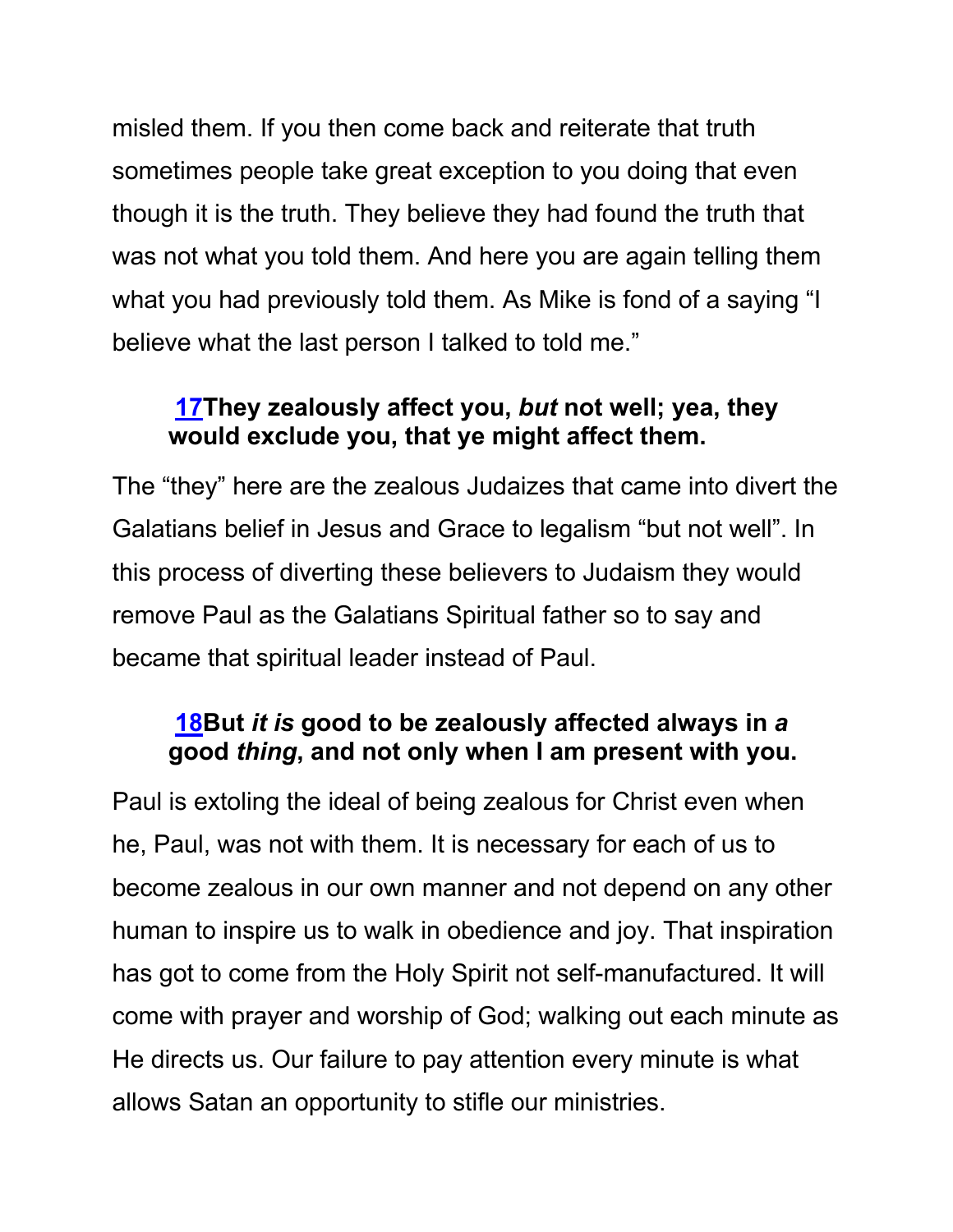**19My little children, of whom I travail in birth again until Christ be formed in you, 20I desire to be present with you now, and to change my voice; for I stand in doubt of you.**

Paul is in essence declaring that they needed to be "born again" again. That Christ had been present in them when Paul left was now absent due to their desire to follow the Law and not Christ. They needed to be retrained in the Truth.

Harsh words sometimes become an ointment; a salve that is needed to bring reality back to a person that has begun to stray. Paul reminds them of their new birth in Christ that he was there every step of the way until the moment of "birth". Paul is now concerned that they have fallen in the trap of legalism from the Judaizers and now Paul calls into question their salvation.

# **Hagar and Sarah**

**21Tell me, ye that desire to be under the law, do ye not hear the law? 22For it is written, that Abraham had two sons, the one by a bondmaid, the other by a freewoman. 23But he** *who was* **of the bondwoman was born after the flesh; but he of the freewoman** *was* **by promise.**

Paul is going to eloquently draw a comparison of the Covenant of promise of Grace and the Covenant promise of the Law. He will do this by showing the relationship between Abraham's wife Sarah and her bond-servant Hagar. Abrahams wife Sarah and the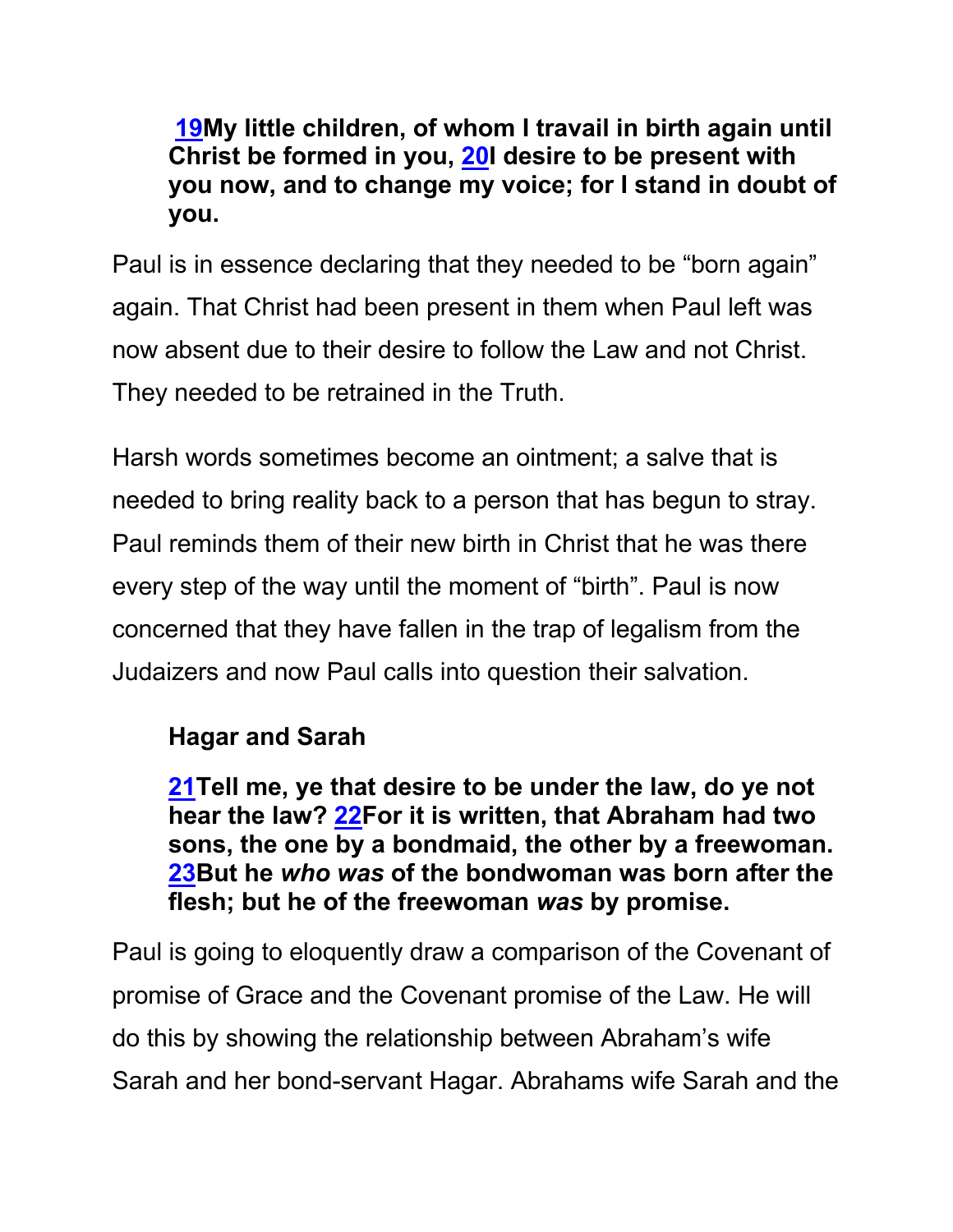one covenant were based on freedom and a promise; the other Covenant and child through a physical relationship and disobedience to God; leading to bondage and the Law.

Sarah represents the freedom she had to marry Abraham and when they walked in obedience their offspring was Isaac and through him the chosen people of Israel. Through that linage we come to the Freedom giver; Christ Jesus.

When Abraham strayed into the flesh and copulated with the bond woman Hagar the offspring was of bondage Ishmael; the Law.

**24Which things are an allegory: for these are the two covenants; the one from the mount Sinai, which gendereth to bondage, which is Agar. 25For this Agar is mount Sinai in Arabia, and answereth to Jerusalem which now is, and is in bondage with her children. 26But Jerusalem which is above is free, which is the mother of us all.**

**27For it is written, Rejoice,** *thou* **barren that bearest not; break forth and cry, thou that travailest not: for the desolate hath many more children than she which hath an husband.**

The translation of the chosen people Israel, the promise to Abraham and his wife Sarah have transmogrified, changed completely from a single chosen people Israel, to a worldwide chosen people the Bride of Christ including Jews who accept the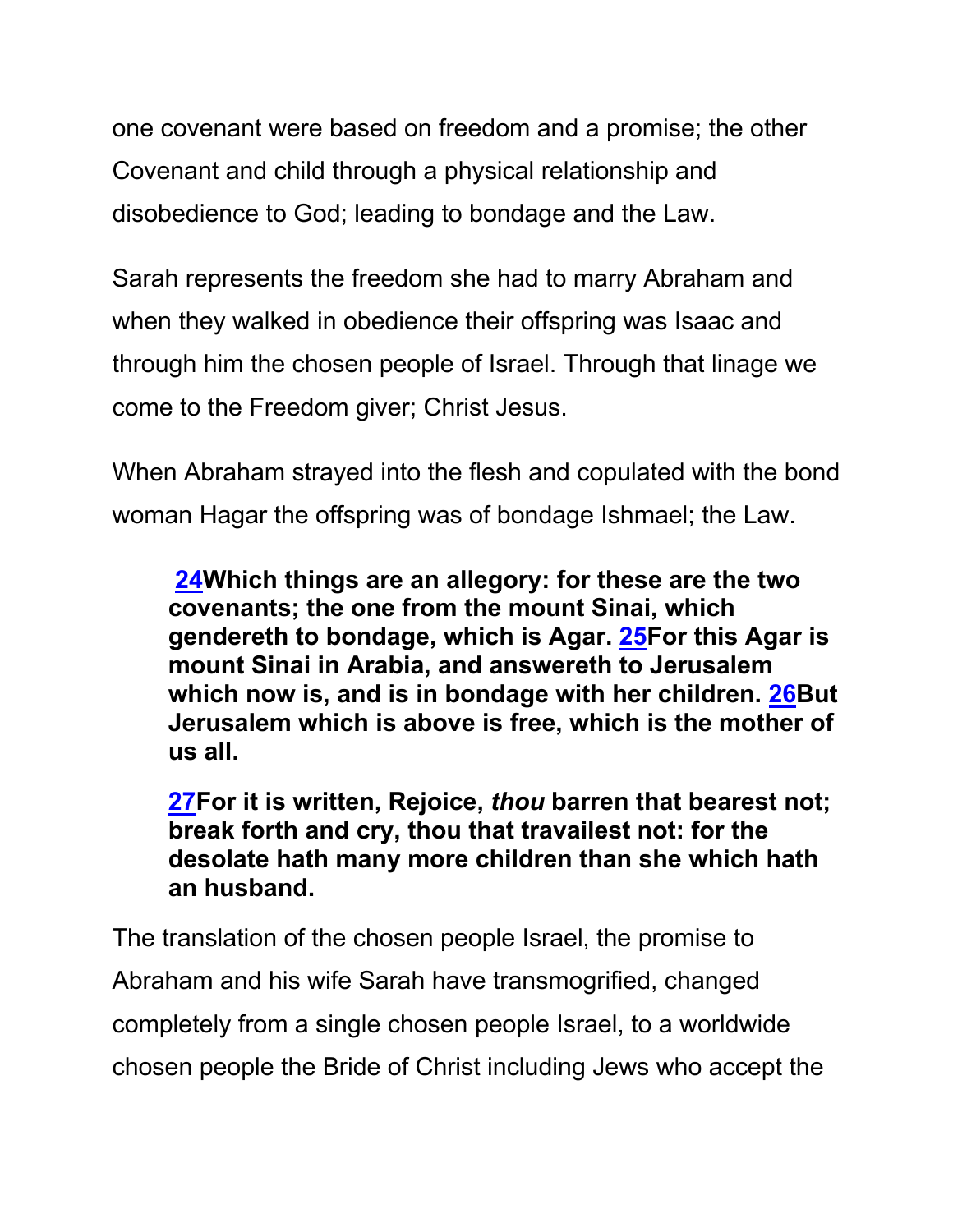free gift. That is not to say that God has abandoned Israel they are still His original chosen people and His foreknowledge is that He will save a remnant of that people.

#### **28Now we, brethren, as Isaac was, are the children of promise. 29But as then he that was born after the flesh persecuted him** *that was born* **after the Spirit, even so** *it is* **now.**

The two covenants; the promise and the bondage; one walks in the Spirit of Christ the promise, the other walks in bondage the flesh. There is enmity between the two as there is with good and evil.

# **30Nevertheless what saith the scripture? Cast out the bondwoman and her son: for the son of the bondwoman shall not be heir with the son of the freewoman.**

For the believer we must die to the old man, the bond servant of the flesh and commit every part of our being to freedom, the Covenant of Christ the Savior of the world. We cannot serve both as Christ says;

> *Matthew 6:24 No man can serve two masters: for either he will hate the one, and love the other; or else he will hold to the one, and despise the other. Ye cannot serve God and mammon.*

**31So then, brethren, we are not children of the bondwoman, but of the free.**